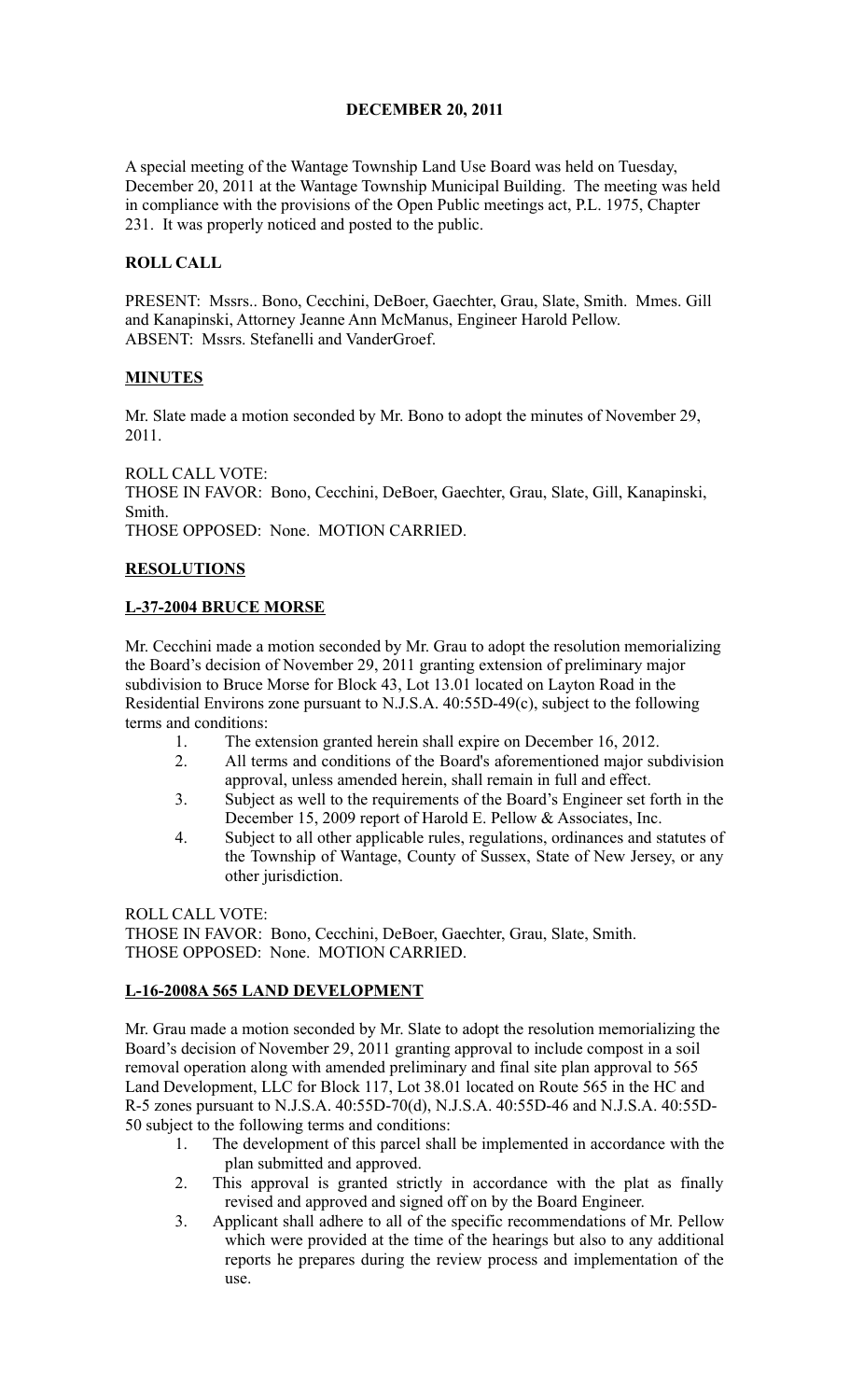- 4. All terms of the previous approvals shall remain in full force and effect.
- 5. Applicant shall provide for the testing of the Conforth well on a regular basis as determined by the Board Engineer. Said test to be submitted to his office. Any additional requirements by the Township Engineer shall be adhered to by the Applicant.
- 6. Pre-construction Meeting at least seventy-two (72) hours before any construction, a pre-construction meeting shall be held with municipal representatives, the Developer and its engineers and contractors. The meeting shall be held only after the Engineer's opinion of probable cost has been submitted to the municipality for computation of engineering and inspection fees posted, the form of which is to be approved by the Municipal Engineer.
- 7. Prior to the issuance of any construction permit, the Applicant shall file with the Board and Construction Official an affidavit verifying that the Applicant is in receipt of all necessary agency approvals other than the municipal agency having land use jurisdiction over the application and supply a copy of any approvals received.
- 8. Payment of all fees, costs, escrows due or to become due. Any monies are to be paid within twenty (20) days of said request by the Board's Secretary.
- 9. Certificate that taxes are paid to date of approval.
- 10. Sussex County Planning Board approval, if required.
- 11. Subject to all other applicable rules, regulations, ordinances and statutes of the Township of Wantage, County of Sussex, State of New Jersey, or any other jurisdiction.

ROLL CALL VOTE: THOSE IN FAVOR: Bono, Grau, Slate, Smith. THOSE OPPOSED: None. MOTION CARRIED.

### **L-4-2009 ERIC TURNQUIST**

Mr. Grau made a motion seconded by Mr. Grau to adopt the resolution memorializing the Board's decision of November 29, 2011 granting modification of a condition to Eric Turnquist for Block 17, Lots 3, 25 & 27 located on Route 565 in the ML zone pursuant to N.J.S.A 40:55D-47.

ROLL CALL VOTE: THOSE IN FAVOR: Bono, Cecchini, DeBoer, Gaechter, Grau, Slate, Smith. THOSE OPPOSED: None. MOTION CARRIED.

# **L-11-11 OWEN & STEPHANIE VALKEMA**

Mr. Cecchini made a motion seconded by Mr. Grau to adopt the resolution memorializing the Board's decision of November 7, 2011 granting preliminary and final site plan approval with ancillary "c" variance relief to Owen & Stephanie Valkema for Block 4, Lot 5 located on Route 23 in the HC and I zones, pursuant to N.J.S.A. 40:55D-46, N.J.S.A. 40:55D-50 and N.J.S.A. 40:55D-70c subject to the following terms and conditions:

- 1. The development of this parcel shall be implemented in accordance with the plans submitted and approved.
- 2. The Applicants shall specifically abide by all of the terms and conditions contained in Mr. Pellow's report as discussed at the October 18, 2011 hearing.
- 3. No alterations to the site shall be made without the express approval of Mr. Pellow's office.
- 4. Applicants shall be responsible for maintaining vegetation under the panels which shall consist of a grass seed mix in accordance with specific recommendations of the Board Engineer's office.
- 5. Final as-built plans shall be submitted after construction.
- 6. Prior to the issuance of any construction permit, the Applicants shall file with the Board and Construction Official an affidavit verifying that the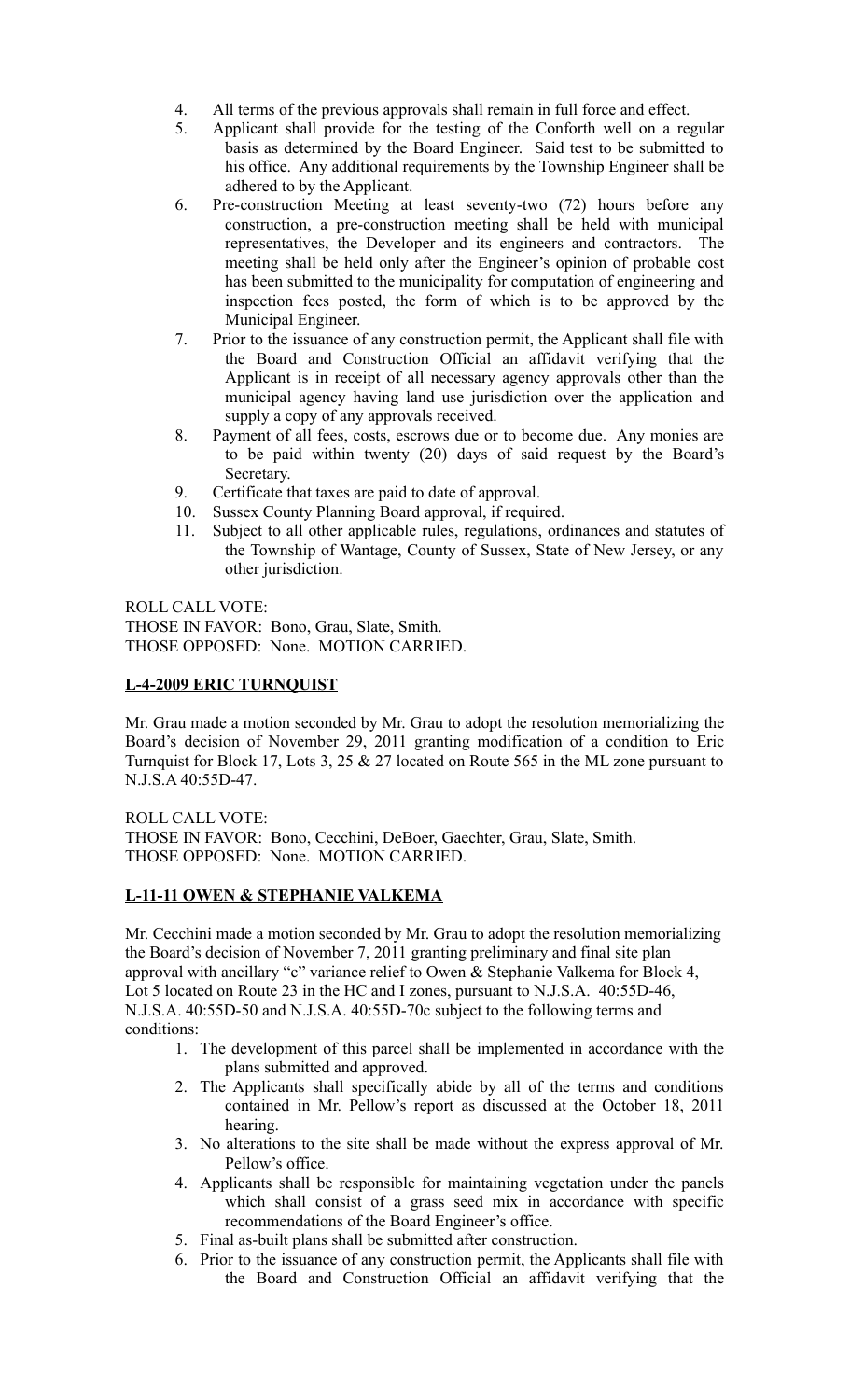Applicants are in receipt of all necessary agency approvals other than the municipal agency having land use jurisdiction over the application and supply a copy of any approvals received.

- 7. Payment of all fees, costs, escrows due or to become due. Any monies are to be paid within twenty (20) days of said request by the Board's Secretary.
- 8. Certificate that taxes are paid to date of approval.
- 9. Sussex County Planning Board approval.
- 10. Subject to all other applicable rules, regulations, ordinances and statutes of the Township of Wantage, County of Sussex, State of New Jersey, or any other jurisdiction.

ROLL CALL VOTE: THOSE IN FAVOR: Cecchini, DeBoer, Gaechter, Grau, Slate. THOSE OPPOSED: None. MOTION CARRIED.

# **APPLICATIONS**

### **L-10-2008 CARROLL QUINN**

The applicant is requesting extension of preliminary major subdivision approval originally granted on December 16, 2008. The property is known as Block 113, Lots 2.01 & 2.03 and is located on Libertyville and Fernwood Roads.

Mr. Carroll Quinn appeared before the Board.

Mr. Cecchini made a motion seconded by Mr. Bono to grant a one-year extension.

ROLL CALL VOTE: THOSE IN FAVOR: Bono, Cecchini, DeBoer, Gaechter, Grau, Slate, Gill, Kanapinski, Smith.

THOSE OPPOSED: None. MOTION CARRIED.

# **L-11-12 MAINLAND SUSSEX, LLC**

The applicant is seeking three (3) "c" variances and minor site plan waiver to replace the existing signage at the Wantage Shopping Center with new signage. The property is known as Block 7, Lots 12 & 13.02 and is located on Route 23 in the HC zone.

Edward Mainardi, Esq. and William Mainardi, owners of Mainland Sussex, and Mr. John Janis, principal of Butler Sign Company, appeared before the Board.

The applicant explained that various items were being requested as follows: Approval to modify the provisions of the resolution of approval of the Land Use Board memorialized on July 30, 2002 to replace the green wall signs at each individual business with new colored and lighted signs that more accurately reflect each individual business logo, "c" variances to replace the existing freestanding pylon sign on the site with a new pylon sign 42 ft high instead of the existing 40 ft. high sign and more square footage than the existing sign with 270 sq.ft. The applicant proposed 360.83 sq.ft. in order to be able to accommodate all the signs for all the businesses, and a "c" variance permitting a storefront sign on the side of the building to serve the existing Laser One occupancy. The applicant is requesting a waiver of site plan review because the proposed changes on the site do not impact parking, circulation, drainage, landscaping, buffering or other site plan issues. Mr. Janis indicated that the proposed new signage would be internally illuminated by LED lighting.

Mr. Pellow's report dated November 21, 2011 was reviewed. The applicant had submitted pictures of the proposed signs for the Board's review. The proposed signs were satisfactory. It was discussed that the freestanding sign would have the site's address. The applicant originally proposed a 45 ft. high sign. However, the Board preferred a lower sign and the applicant agreed to make it 3 ft. lower to 42 ft. high.